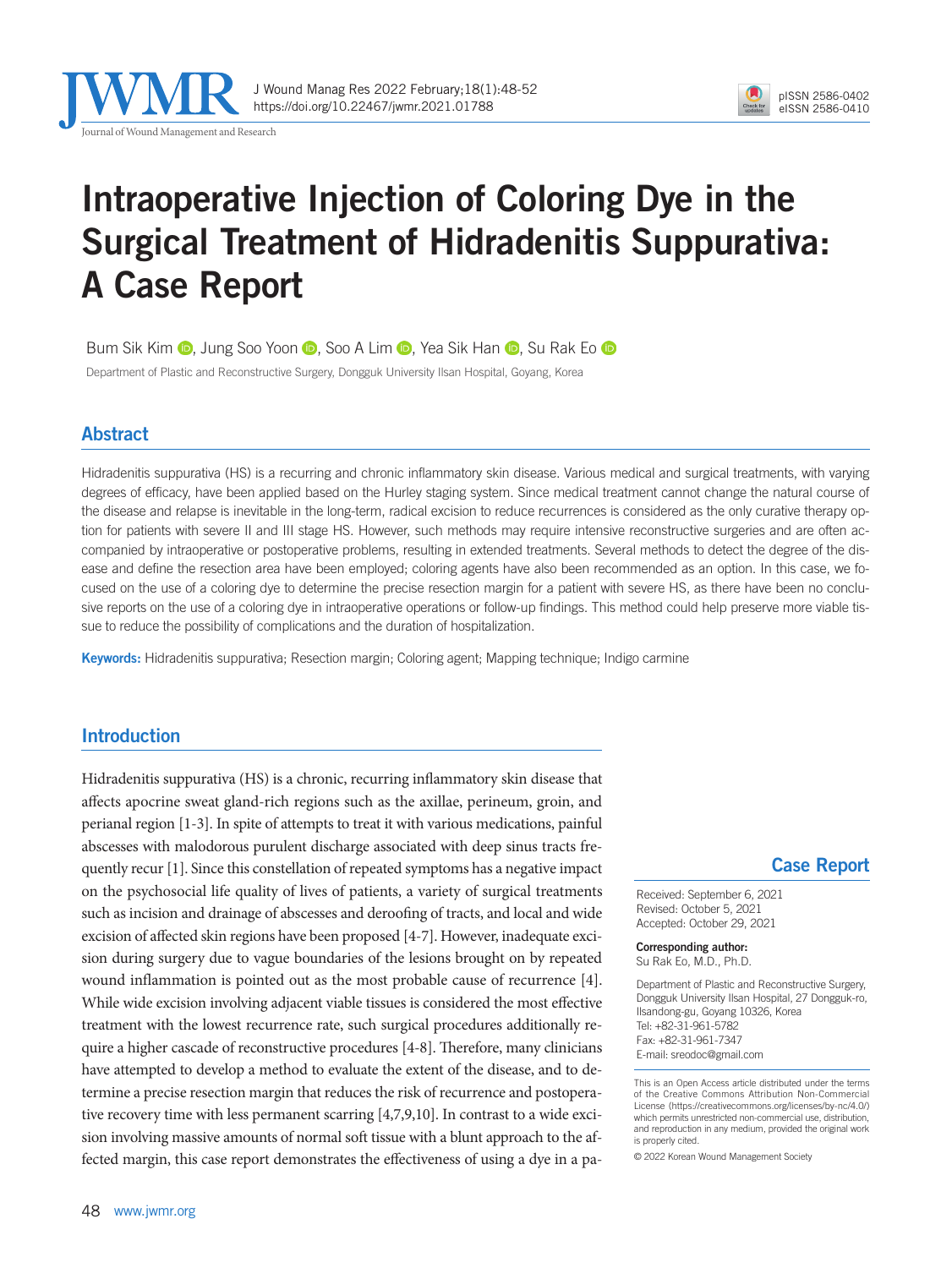# **JWMR**

tient with severe HS to precisely excise sinus tracts and selectively preserve viable soft tissues for wound coverage. This resulted in faster healing with less risk of recurrence, scar contracture, and additional surgery. Written informed consent was obtained from the patient.

### **Case**

A 45-year-old male smoker with hypertension and diabetes presented with slightly tender brown nodules and purulent discharge on the nape of the neck and left inguinal region. The patient previously visited a clinic and underwent incision and drainage because of the initial occurrence of HS located at the nape of the neck 1 year earlier. The surgical wound healed without any postoperative problems. However, 6 months after the initial incision and drainage, the patient suffered from



Fig. 1. Preoperative findings of the wound. (A) The nape of the neck. (B) Left inguinal region.

multiple recurrences of dense grain-sized pustules on the nape of the neck (Fig. 1A) with the first appearance in the left inguinal region (Fig. 1B), accompanied by pain, foul odor, and sticky discharge. Pus cultures were obtained when he visited as an outpatient to treat his recurrence. After identification of *Actinomyces turicensis*, the patient was given oral Cephamethyl (cephalexin; Daehwa Pharmaceutical Co., Ltd., Seoul, Korea), three times a day for 5 days. The wound's condition did not improve even after 5 days of medications with daily dressing. The patient was admitted to the hospital for surgical intervention. During surgery under general anesthesia, a radical excision seemed to be required because interconnected sinus tracts and abscesses were found across the entire area of the nape of the neck and left inguinal region. Because a radical resection that includes the affected skin and subcutaneous fat down to the deep underlying fascia should be followed by a higher cascade of reconstruction, a selective local excision was performed by staining the abnormal tissues with coloring agent to preserve the viable tissues. Indigo carmine dye was



Fig. 2. Intraoperative view of the injection of indigo carmine dye. The infectious regions stained with indigo carmine (white arrows) were accurately thinned and resected (white dotted line) while sparing the viable tissues. (A) The nape of the neck. (B) Left inguinal region.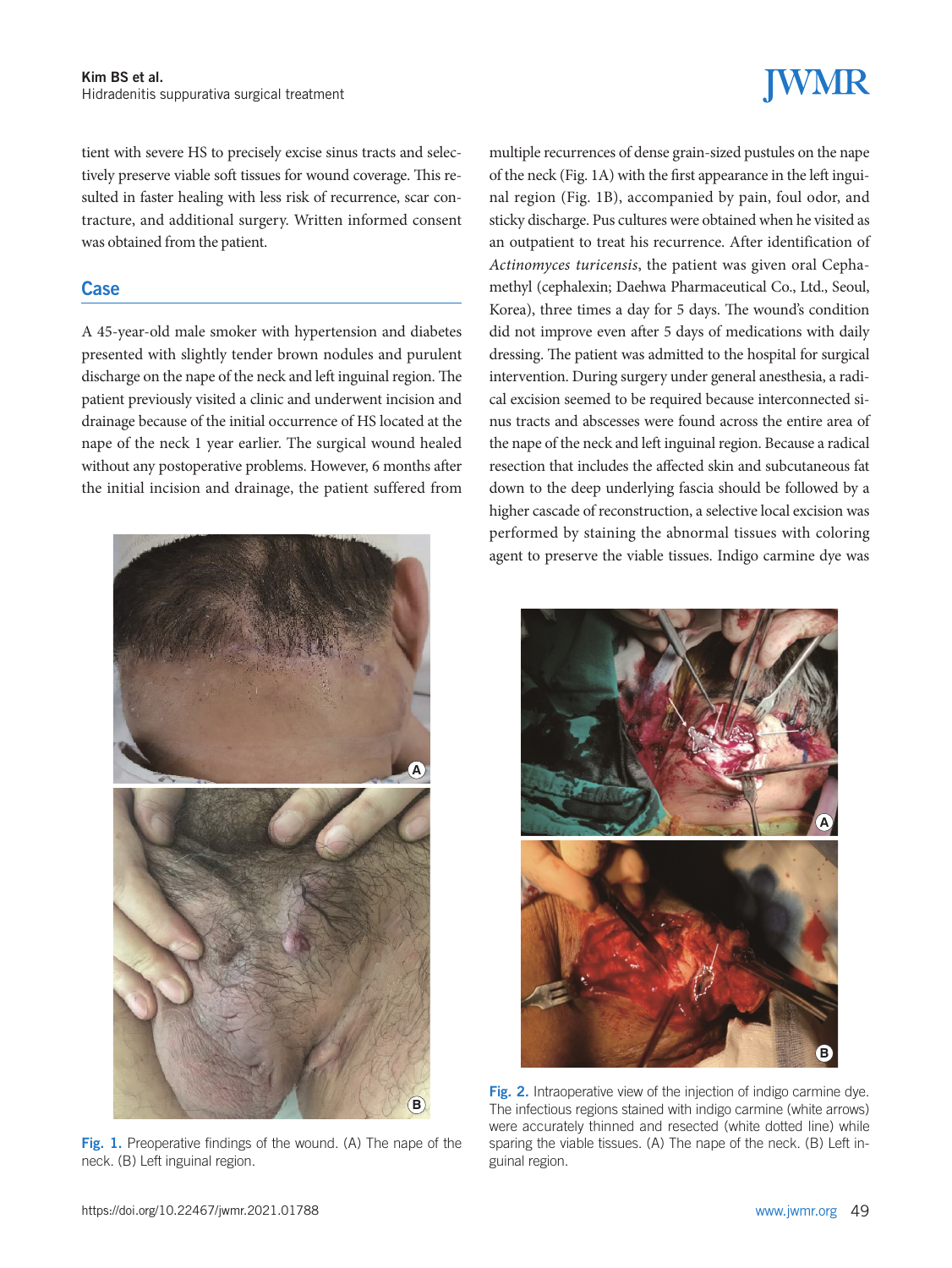## **JWMR**



Fig. 3. Postoperative findings of the wound. No recurrence and complications after postoperative day 7. (A) The nape of the neck. (B) Left inguinal region.

injected firstly into each skin pit to dye the formulated fistulas. The abnormally dyed fistulas surrounding the cloudy, pinkcolored unhealthy granulation tissues were accurately thinned and resected selectively by using a #15 blade and Bovie electrocautery under visual guidance, sparing the viable tissues (Fig. 2). After performing electrocoagulation to control bleeding, massive irrigation with 250 mL of 2% Taurolin (taurolidine; Samjin Pharm Co., Ltd., Seoul, Korea) mixed with saline was done. The wound was closed with sufficient adjacent soft tissues using 4-0 Vicryl and 4-0 Blue nylon layer by layer with two silastic drains inserted. To prevent postoperative infection, 2 g of Fazidone (cefazedone; Hawon Pharm Co., Ltd., Seoul, Korea) was administrated intravenously twice daily for the first 3 days. A conventional foam dressing with ofloxacin ointment (20 mg/g) was applied daily. Silastic drains were removed at 3 days postoperatively. The patient was discharged 7 days after the surgical procedure without either minor or major complications (Fig. 3). This resulted in faster wound healing time and great patient satisfaction. The patient followed up as an outpatient for 3 and 6 months; no recurrence or complications were noted.

#### **Discussion**

HS is a multifactorial disease related to smoking, obesity, diabetes, acne tendency, genetics, stress, excessive sweating, and poor personal hygiene [1-3]. Although the etiology of HS is still unclear, the initial symptoms of HS have a similar pathological origin to follicular occlusive diseases, such as acne conglobata, pilonidal sinus, and folliculitis [1]. Many apocrine ducts are thought to be obstructed and dilated by keratinous plugs, which provide a fertile environment for bacterial growth [4]. Widespread inflammation of the surrounding tissues, followed by the rupture of glands, leads to further tissue destruction and skin damage with scarring and fibrosis [1-4]. Therefore, appropriate treatment should be initiated in the early stage of HS to reduce the risk of progression. Unfortunately, HS treatment is very challenging because of frequent misdiagnosis and delayed treatment, which may eventually lead to a debilitating end-stage disease [1,7]. This results in a psychosocial and financial burden for people with HS [1-3,7].

Although the optimal treatment for HS is still debated [2,3,7], various types of medical and surgical treatments have been applied based on the Hurley staging system [1-3,7]. Medical treatments (e.g., antibiotics, hormone therapy, retinoids, immunosuppression, tumor necrosis factor-α inhibitors, laser and radiation therapy) have been used in Hurley stages I, II, and III to only temporarily relieve the initial clinical symptoms [2,3]. Therefore, immediate surgical interventions are recommended to achieve a complete remission and reduce likelihood of relapse [2,4]. Although minor surgical procedures such as incision and drainage, deroofing and local excision with primary closure have been performed in severe HS patients, 27% and 69% of cases managed with deroofing and limited local excision with primary closure, respectively, have recurred due to an inadequate excision of the affected regions [4,5]. Since the boundary of the affected apocrine bearing skin and the connections between the sinus tracts are not distinguished, an inadequate excision is considered the most probable cause of recurrence [5,8]. Scuderi et al. [7] demonstrated that a wide excision of the entire hair-bearing skin to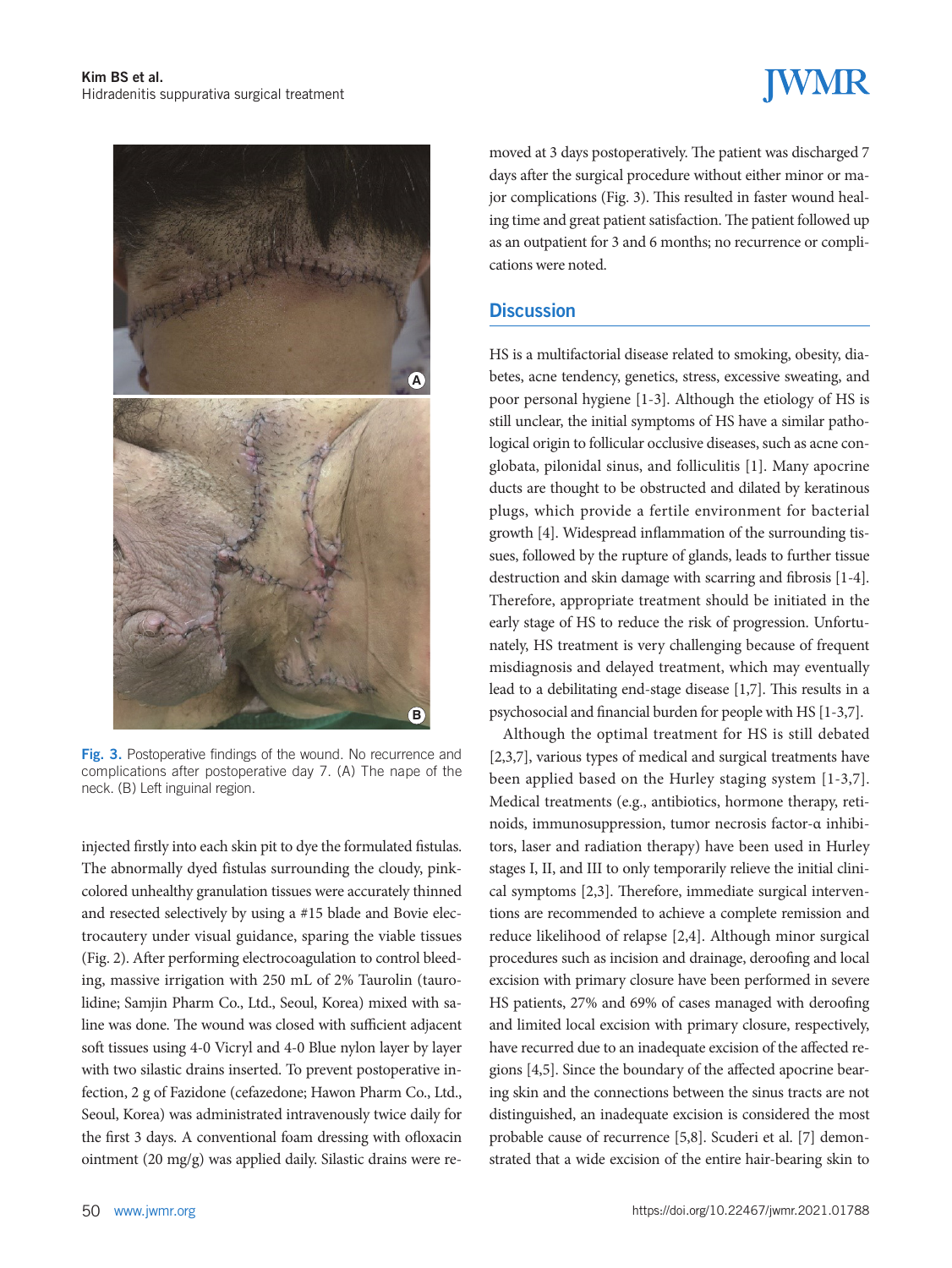**IWMR** 

the deep underlying fascia and adjacent apocrine gland zones showed superior results in patients with Hurley stage II and III HS at a distance of 1–2 cm beyond the disease area. Many studies presented that a wide excision of the affected regions showed the lowest recurrence rate compared to other treatment methods [1-7].

However, the surgical treatment and reconstruction for patients with severe HS should be determined according to the location of the disease and the extent of reconstructive methods to reduce intraoperative or postoperative complications [4,5,8]. Danby et al. [11] reported that extensive excision in the axillary and inguinal areas near the vast neurovascular bundle may cause greater morbidity than the disease itself. In addition, unlike the treatment of malignancies, HS does not require extensive excision [11]. An extensive surgical excision followed by inadequate reconstruction is also associated with the possibility of increasing risk of healing disturbance, scarring, scar contracture, and limitation of motion [9,11]. Therefore, many clinicians have preoperatively attempted to evaluate the extent of the disease using magnetic resonance imaging and ultrasonography [4]. Other have tried inserting a blunt probe or injecting coloring agents into the tracts intraoperatively to visualize the connecting fistulas and minimize the excision area, thereby preserving as much viable adjacent tissues as possible [4,7,8]. Many cases have been reported where complete eradication of similar sinus tract diseases, such as pilonidal sinus disease and bladder and bowel fistulas, had been achieved by intraoperative injection of coloring agents into the formed sinuses tracts [12,13]. Doll et al. [12] reported that delineating the resection margin using methylene blue is considered the most effective method to reduce the recurrence of sinus tract diseases, because injection of methylene blue the interconnected sinus tracts provides visual guidance and results in a precise resection that helps preserve viable tissues. Buyukasik et al. [4] also suggested that mapping techniques using different coloring agents in HS patients are the best way to completely remove the affected lesions in wide excision. Indigo carmine was used in the authors' case because it was easily available in the operating room and its safety and effectiveness are similar to methylene blue. In addition, the Skin-Tissuesparing Excision with Electrosurgical Peeling (STEEP) procedure was introduced as a promising tissue-sparing, probeguided surgical technique for HS [10]. This method is a combination of wide excision and deroofing technique to treat Hurley II and III HS; it compensates for the shortcomings of wide excision [10]. However, the insertion of a blunt probe

against resistance may result in a false tract [9]. The injection of a coloring agent may be considered as a safer method to determine the resection margin. In addition, coloring agents are affordable and convenient to use during surgery.

Wide surgical excision is considered the treatment of choice for both acute and chronic HS conditions, because it has the lowest recurrence rate [4-8]. Subsequent surgical reconstructive procedures, such as grafting or various flap operations after a radical excision showed a lower long-term complication and recurrence rate than primary closure and secondary intention [4-8]. However, reconstruction after wide excision can prolong hospitalization because aggressive reconstructive procedures are required and mild or severe postoperative complications might arise, necessitating additional treatment [4,7]. Therefore, various methods to determine the accurate resection margins have been used for less aggressive but still curative resections for HS. Coloring dyes are an effective medium [4,7,8], but no definitive reports with intraoperative procedures or follow-up results have been published. In this report, we present a successful case of a patient with severe HS in which much viable tissue was preserved using dyes. A selective excision of dyed fistulas could be one of the alternatives for treatment of HS resulting in faster recovery and less scar tissue.

### Conflict of interest

No potential conflict of interest relevant to this article was reported.

### ORCID iDs

Bum Sik Kim https://orcid.org/0000-0002-9334-3808 Jung Soo Yoon https://orcid.org/0000-0003-2462-5702 Soo A Lim https://orcid.org/0000-0003-3845-780X Yea Sik Han https://orcid.org/0000-0002-9636-695X Su Rak Eo https://orcid.org/0000-0002-4221-2613

#### **References**

- 1. Lee EY, Alhusayen R, Lansang P, et al. What is hidradenitis suppurativa? Can Fam Physician 2017;63:114-20.
- 2. Saunte D, Jemec G. Hidradenitis suppurativa: advances in diagnosis and treatment. JAMA 2017;318:2019-32.
- 3. Tchero H, Herlin C, Bekara F, et al. Hidradenitis suppurativa: a systematic review and meta-analysis of therapeutic